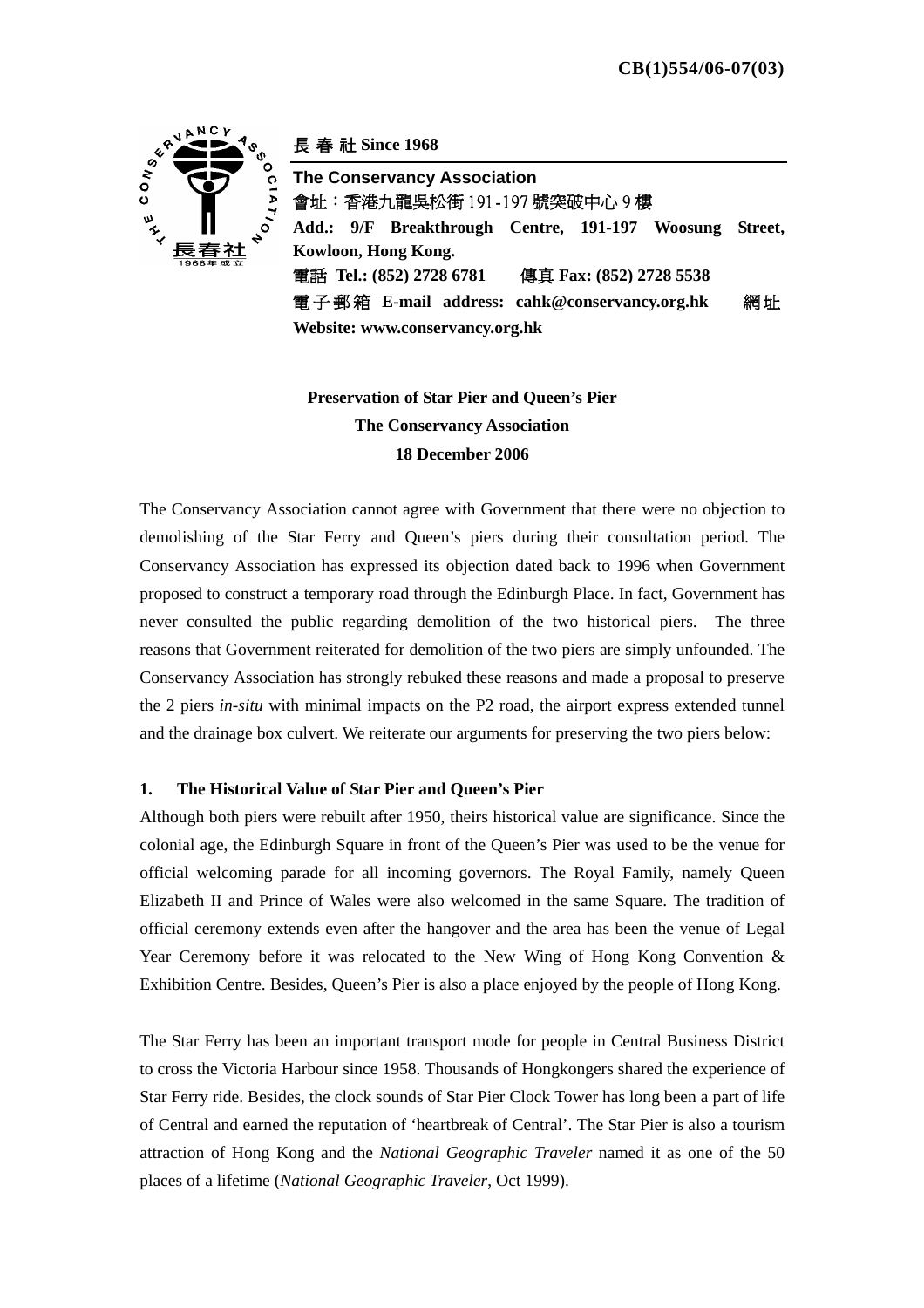## **2. Surmountable Technical Problems of Preserving the Star and Queen's Piers**

The Conservancy Association found that with a fine adjustment of the road alignment, the demolition of the main building (including the clock tower) of the Star Pier and the Queen's Pier can be avoided. This fine adjustment only means rotating the road a small angle, probably less than 5 degree at the Man Cheung Street junction. It is a very mild turn and definitely not a sharp turn as said by Government officials.*.* 

The proposed route of P2 road would link the Man Cheung Street to the Wan Chai North. The Conservancy Association believes that by better design, the alignment of P2 road could be fine-tuned to avoid the present Star Pier and Queen's Pier main superstructures.

Besides, a good urban design plan can transform the area of Star Pier, Edinburgh Place and Queen's Pier into a vibrant historical corridor linking the harbourfront for the public. What is lacking now is only the political will for a win-win solution.

The Conservancy Association also reckoned that the airport railway tunnel extension is very deep down; it is highly unlikely that the tunnel will affect the main clock tower building of the Star Ferry Pier.

Regarding the drainage box culvert extension, the Conservancy Association believes that the box culvert and be located a few meters to the south to avoid colliding into the main building of the Star Ferry Pier.

## **3. A late outcry for preservation of Star Pier and Queen's Pier?**

**Last but not the least, The Conservancy Association would like to point out that, the civil society had advocated for the preservation of Star Pier and Queen's Pier for years. In the case of the Conservancy Association, we had submitted our submission to the Legislative Council Joint Panel on 20th November 2003 for the consultation of Central Phase III/ Wanchai Phase II Reclamations Controversy (CB(1) 403/03-04(03)), which we stressed that 'the Star Ferry Pier and the Queen's Pier accumulate many memories and are heritages of Hong Kong' and we held, and still holds 'a strong view that the existing promenade should be substantially upgraded instead of being replaced.'** 

**The Conservancy Association also repeatedly expressed our concern on the preservation of the monuments in Edinburgh Place since 2000, including our 'Comment on the Planning Study on the Harbour and its Waterfront Areas & Stage II Study on Review of**